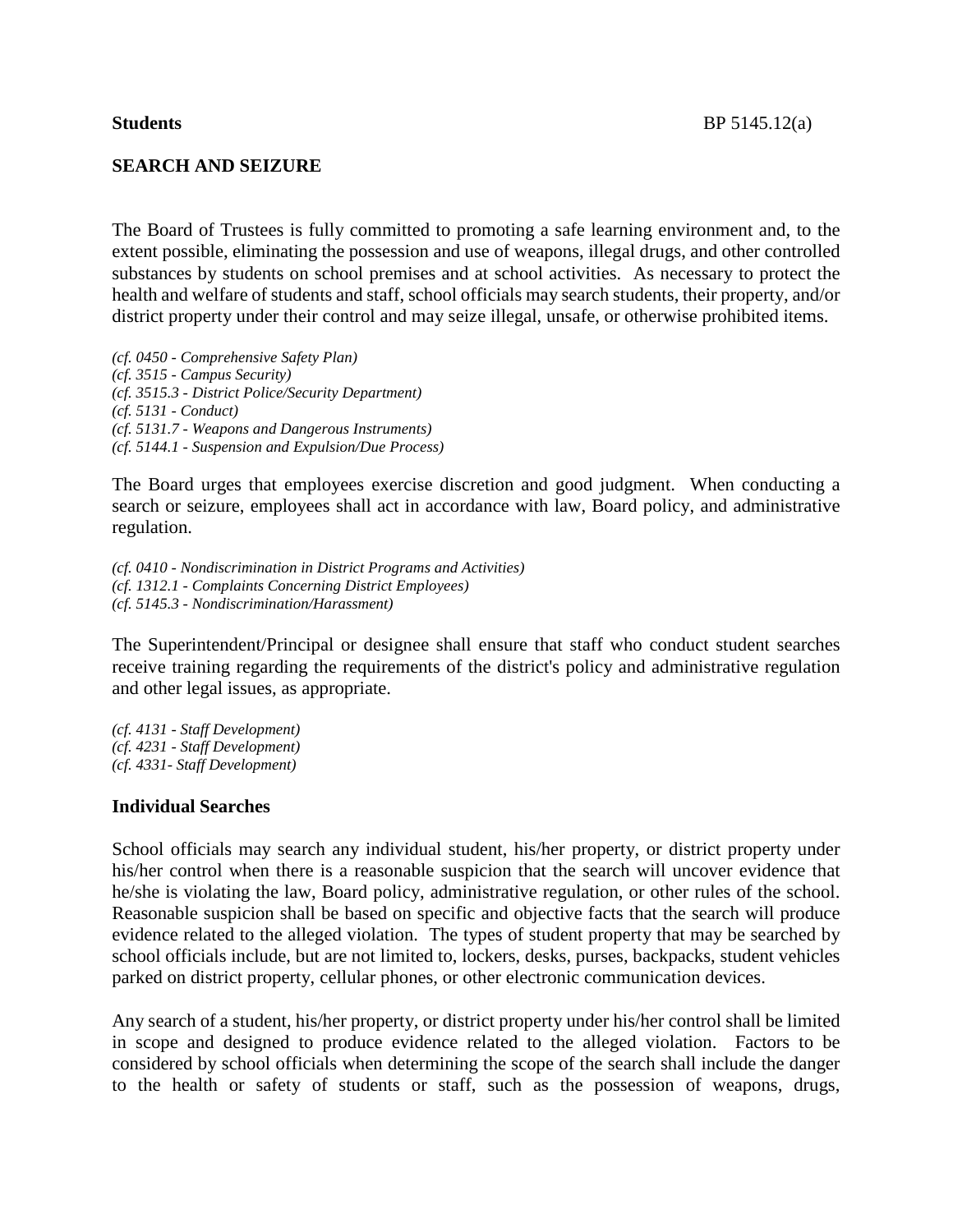# **SEARCH AND SEIZURE** (continued)

or other dangerous instruments, and whether the item(s) to be searched by school officials are reasonably related to the contraband to be found. In addition, school officials shall consider the intrusiveness of the search in light of the student's age, gender, and the nature of the alleged violation.

Employees shall not conduct strip searches or body cavity searches of any student. (Education Code 49050)

Searches of individual students shall be conducted in the presence of at least two district employees.

The Superintendent/Principal or designee shall notify the parent/guardian of a student subjected to an individualized search as soon as possible after the search.

*(cf. 5145.11 - Questioning and Apprehension)*

## **Searches of Multiple Student Lockers/Desks**

All student lockers and desks are the property of the district. The Superintendent/Principal or designee may conduct a general inspection of school properties that are within the control of students, such as lockers and desks, on a regular, announced basis, with students standing by their assigned lockers or desks. Any items contained in a locker or desk shall be considered to be the property of the student to whom the locker or desk was assigned.

## **Use of Contraband Detection Dogs**

The dogs may sniff the air around lockers, desks, or vehicles on district property or at districtsponsored events. Dogs shall not sniff within the close proximity of students or other persons and may not sniff any personal items on those persons without their consent.

*Legal Reference: (see next page)*